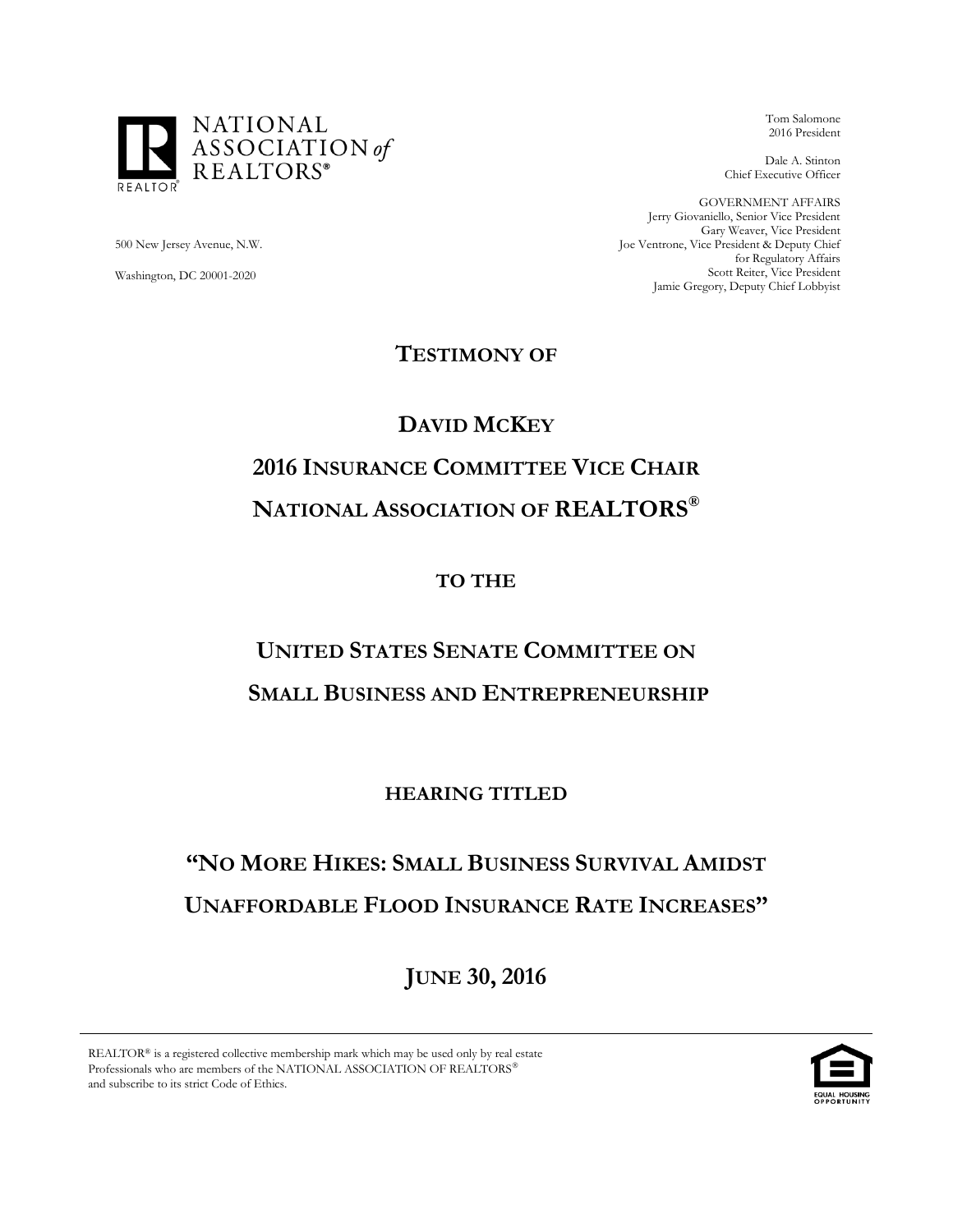#### **Introduction**

Chairman Vitter and Ranking Member Shaheen, thank you for the opportunity to testify today. My name is David McKey. I am the Managing Broker/Owner of Coldwell Banker One in Baton Rouge, and I am here today representing the views of 1.1 million members of the National Association of REALTORS® where I am currently vice chair of the Association's 2016 Insurance Committee. I've also been active in association matters for many years at both the state and local levels -- most recently serving as the 2013 President of the Louisiana Association of REALTORS ® . I am a small business owner myself, and bring to the table both the local and national perspective on flood insurance, which I can attest first hand, is a matter of vital importance across the United States.

Chairman Vitter, REALTORS® appreciate your continued leadership on flood insurance and especially your hard work last Congress. I would note that you were one of the original team of Senators and House members that drafted the "Homeowner Flood Insurance Affordability Act*"* which became Public Law #113-89. I am pleased to report the Affordability Act has succeeded in reigning in the most excessive and inaccurate flood insurance rate increases across the country. NAR looks forward to continuing to work with you and the Senate to build on these critical affordability reforms before current authority for the NFIP expires on September 30, 2017.

#### **Importance of Small Businesses**

Small businesses are the very engine of U.S. economic growth and make up more than 99 percent of employers, 63 percent of new jobs, 49 percent of employment, and 46 percent of output, according to the U.S. Small Business Administration.<sup>1</sup> Small businesses also provide the very competition that keeps prices down, and drives most of the job creation and innovations in the U.S. In Louisiana alone, small businesses created 25,000 jobs in the most recent SBA annual data and employed over half of the state's private workforce.<sup>2</sup>

At the same time, flood insurance became a greater expense for U.S. property owners; especially the small business owners with less over which to spread the cost relative to large competitors. Indeed, the Bureau of Labor Statistics recently reports that 27,000 Louisiana establishments and half million jobs are at risk of storm surge flooding. <sup>3</sup> For these reasons, it is especially important that any flood insurance rate increases continue to be spread out and gradually phased-in over time so small business owners will have adequate time in order to transition, plan and adapt accordingly.

#### **Implementation of the Biggert-Waters Act**

l

Before the Affordability Act, thousands of small business owners faced immediate and excessive rate increases under the Federal Emergency Management Agency's (FEMA) implementation of the "Biggert-Waters Flood Insurance Reform Act" (BW12). In Louisiana, while most policyholders (83

<sup>&</sup>lt;sup>1</sup> See: [https://www.sba.gov/sites/default/files/FAQ\\_March\\_2014\\_0.pdf](https://www.sba.gov/sites/default/files/FAQ_March_2014_0.pdf)

<sup>&</sup>lt;sup>2</sup> For SBA's state profile of Louisiana:: [https://www.sba.gov/sites/default/files/advocacy/LA\\_0.pdf](https://www.sba.gov/sites/default/files/advocacy/LA_0.pdf)

<sup>&</sup>lt;sup>3</sup> Please see BLS's estimates at [http://www.bls.gov/cew/hurricane\\_zones/maps.htm#Louisiana](http://www.bls.gov/cew/hurricane_zones/maps.htm#Louisiana)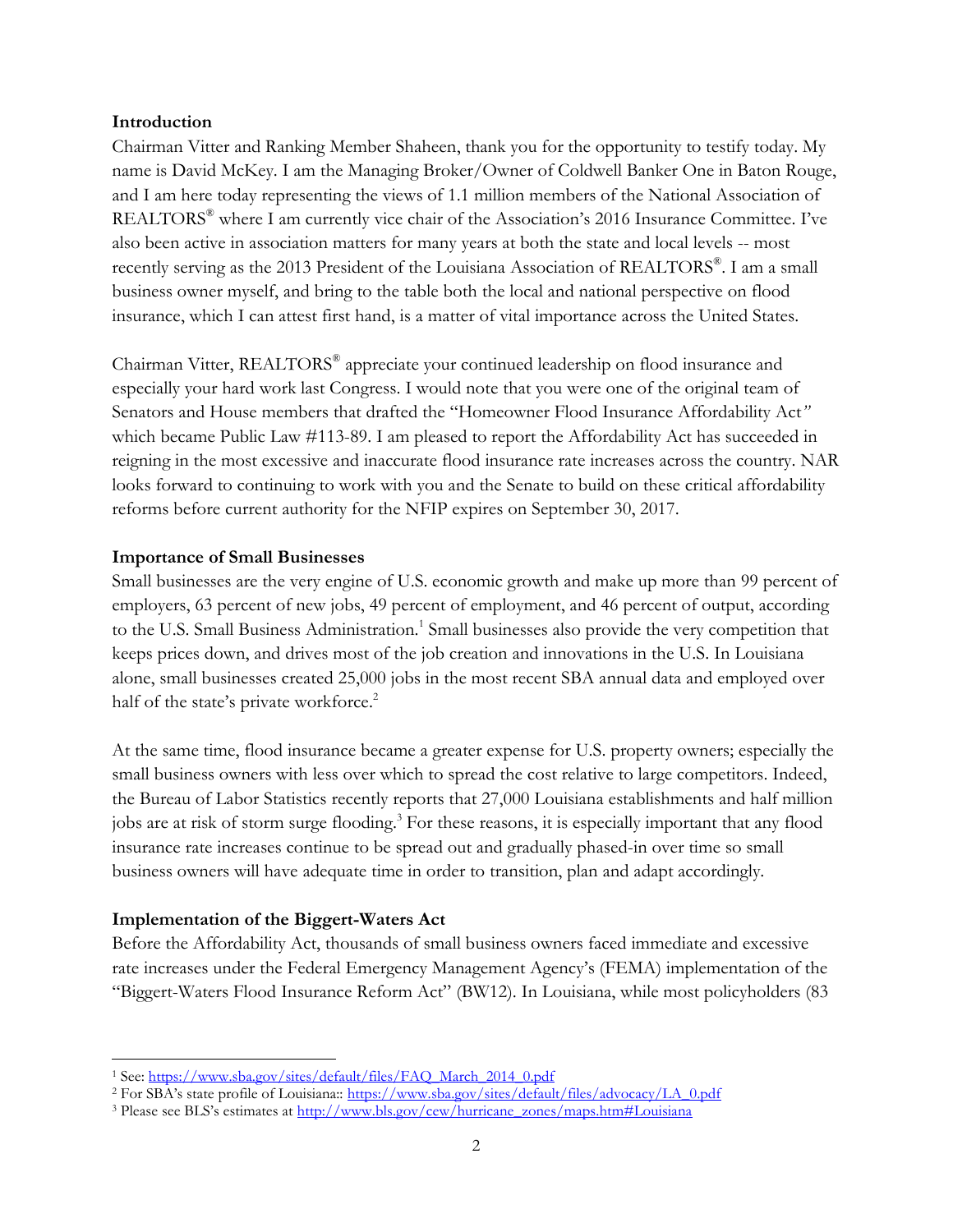percent) were already paying full cost for flood insurance coverage, the 4 percent with older business properties were seeing rate increases in excess of 25 percent when those properties were purchased<sup>4</sup>.

Under the House-passed version of BW12 (H.R. 1309), owners of older business properties – i.e., built before the first flood insurance rate map or pre-FIRM – were not supposed to pay more than a 20 percent annual increase – even at the time of property sale. In the Senate Banking Committee's reported bill (S. 1940), pre-FIRM businesses effectively paid a 25 percent increase. (Under both, all post-FIRM properties including businesses were capped at 20 or 15 percent, respectively.) It was clearly the expressed will of Congress to gradually phase-in the rate increases, particularly for small businesses.

Yet Section 205 that was enacted in BW12 as part of the 2012 Highway Bill included a second provision that prohibited owners of "any property purchased after the date of enactment" from paying less than the full cost for flood insurance. This created a conflict, since under one provision of BW12, older business property owners would pay 25 percent annual increases until they reached full cost, but under another, the buyer's premium would jump 100 percent to full cost upon property purchase. In its implementation guidance to insurers, FEMA offered no clarity on whether this purchase provision was to apply to business properties. To make matters worse, FEMA did not issue the guidance for more than a year while thousands of business properties were bought and sold. As a result, insurers filled the vacuum by raising rates 25 percent until the property sold, in which case rates increased to the full-cost rate for the new owner. For most of these small business owners, the insurance renewal notice was the first time they were informed of the BW12 increase.

#### **Real Estate Market Impacts**

News reports of surprise "\$30,000 flood insurance" notices drove buyers away from properties located in the floodplain and had a chilling effect on real estate markets everywhere. In addition, implementation of BW12 Section 207, which would phase-out "grandfathering," loomed. Most property sellers did not know if their property had been grandfathered under lower risk rate tables at some point in the past because the information was not tracked or included in standard insurance rate quotes until more recently. All that buyers knew was what they heard or read in the news and they worried that they too could one day find a \$30,000 bill in the mail.

REALTORS<sup>®</sup> anecdotally reported that often their buyer's first words were directions not to show them any listings in the floodplain. Property owners began marketing their property as "does not require flood insurance." In many cases, owners were left with a property which could not be sold at a price required to cover the costs of selling.<sup>5</sup> Not only were the premium increases affecting sellers but also entire neighborhoods, local economies and community tax bases.

l <sup>4</sup> For NFIP's analysis of the impacts on the state of Louisiana: [http://www.fema.gov/media-library-data/20130726-](http://www.fema.gov/media-library-data/20130726-1912-25045-2652/bw12_impact_fs_04092013_louisiana_508.pdf) [1912-25045-2652/bw12\\_impact\\_fs\\_04092013\\_louisiana\\_508.pdf](http://www.fema.gov/media-library-data/20130726-1912-25045-2652/bw12_impact_fs_04092013_louisiana_508.pdf)

<sup>5</sup> According to a 2013 RAND study of New York City, a \$500 insurance premium increase is associated with a \$10,000 decrease in property value based on previous research: http://www.rand.org/pubs/research\_reports/RR328.html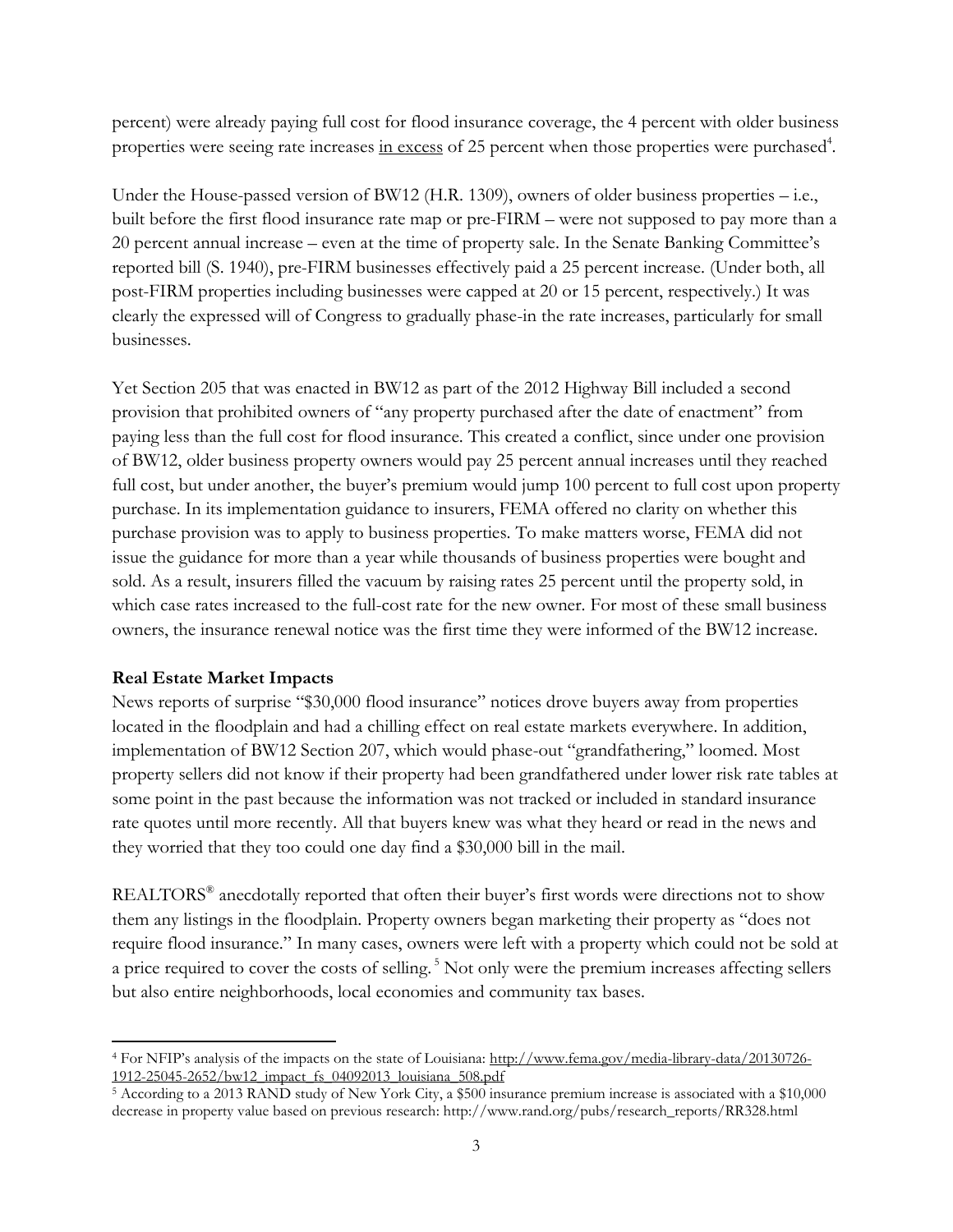REALTORS $^{\circ}$  help others buy and sell their properties. What differentiates the REALTOR $^{\circ}$  from other real estate agents is their pledge to conduct themselves according to a strict code of ethics. Much of the business comes from word-of-mouth referrals so it is especially important to build and maintain working relationships with former clients. To succeed, clients must be kept informed. Big surprises at the closing table are never good.

BW12 made an already difficult job more complicated. When a property owner received the flood insurance renewal notice for a substantial increase, often the first call they made was to their real estate professional, demanding to know why this information was not disclosed sooner. Like the buyer, real estate professionals rely on insurance professionals to quote accurate flood insurance rates. The truth is possible future rate increases were not included in the original quote, and the real estate professional could not have known what the insurance agent did not include.

Many real estate professionals have reported that they tried to help past clients by contacting FEMA directly, but typically, no one there seemed able or willing to verify the accuracy of the rate increases. Eventually, many turned to independent flood insurance experts to identify and document mistakes in the rate quotes in an effort to bring down premiums. Often, the experts was able to find at least one mistake, but the insurance company frequently refused to make any rate change until FEMA directly weighed in. In one case documented in earlier NAR Congressional testimony, one expert succeeded in reducing the NFIP rate from over \$10,000 down to just \$500 per year, because six separate insurance agents input incorrect property information in their insurance rating software.<sup>6</sup>

#### **Flood Insurance Affordability Amendments**

The Affordability Act addressed the most immediate and pressing issues facing business property owners by 1) re-setting NFIP rates back to pre-BW12 levels; 2) capping all future increases going forward; and 3) refunding the difference between what most policyholders actually paid versus what they should have – reestablishing the original congressional intent for 25 percent increases. The Act also established the Office of the Flood Insurance Advocate (OFIA) to assist with flood mapping and insurance rating concerns because policyholders should not have to hire outside contractors to oversee insurance companies when FEMA should be monitoring and enforcing its own rules.

Since passage of the Affordability Act, the average NFIP rate increase has been about 10 percent per year, which is consistent with the increases prior to BW12. In addition, policyholders have begun paying a new surcharge of \$25 or \$250 depending on the building in order to cover the cost of the Affordability Act's rate corrections. FEMA also stood up the OFIA and named David Stearrett as director. I am pleased to report that under Director Stearrett's leadership, the Office has already assisted hundreds of property owners with their flood insurance concerns. NAR looks forward to working with OFIA, FEMA and Congress to build on these early successes and strengthen an office whose principal focus is to advocate for fairness on behalf of policyholders.

 $\overline{\phantom{a}}$ <sup>6</sup> For more information about this, see example #3 in the appendix of NAR's November-2013 testimony before a House Financial Services Subcommittee:<http://www.ksefocus.com/billdatabase/clientfiles/172/1/1914.pdf>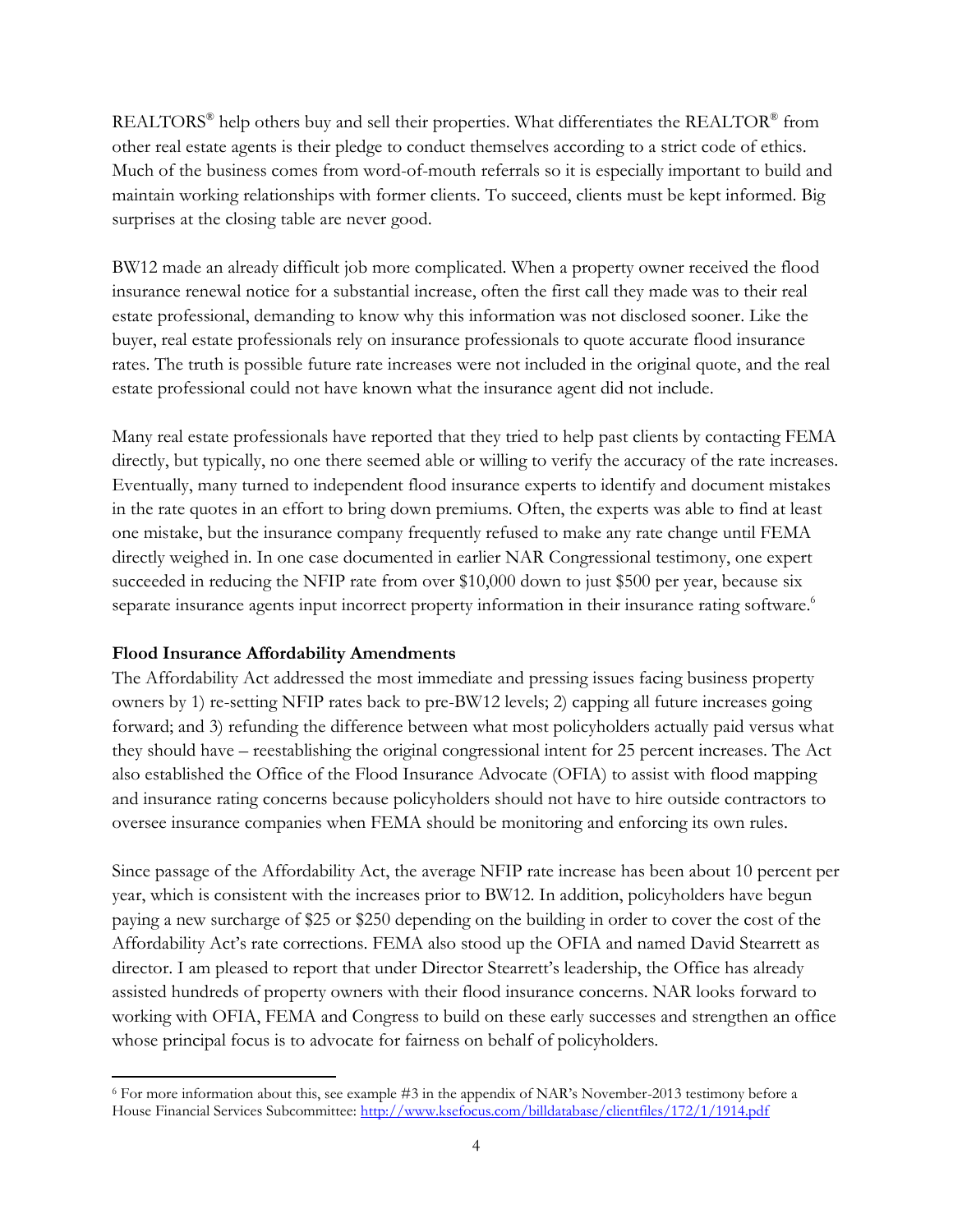#### **Remaining Issues**

While the Affordability Act addressed the most inaccurate rate increases, there are still some remaining issues which NAR would like to bring to your attention:

- **NFIP Rate Escalator**. The Affordability Act did clarify that the owners of business properties built before the first flood insurance rate map (or pre-FIRM) will pay no more than a 25 percent increase each year. However, the 25 percent increases do not stop until the small business owner proves that they are being charged the full-cost premium for the property. This requires the owner to hire a licensed surveyor and provide FEMA with an elevation certificate; elevation certificates can cost anywhere from a few hundred to thousands of dollars. If the certificate shows that the property owner has already reached full cost, the owner may request an optional elevation-based rating and end the 25 percent increases; otherwise, the owner stays on the escalator.<sup>7</sup> Yet, many property owners tell our members that they have not been informed of this option. Others fear that they could see more than a 25 percent increase if the certificate shows they're paying too little and so choose not to pursue the optional rating. Still others lack the financial resources needed to spend out of pocket and obtain an elevation certificate. As a result, today, many small business owners are stuck on an endless escalator of 25 percent increases even when they may already be paying more than full cost for their flood insurance.
- **Unknown Scope of Affordability Issues –** Where will the rate escalator end and how many are facing unaffordable premiums in 5-10 years? FEMA cannot definitively answer this question because it does not have elevation data on the one million pre-FIRM properties in the program. The Agency believes that most of these structures are located below the Base Flood Elevation – i.e., the expected depth of the flood waters during a 100-year storm.<sup>8</sup> Because the 25-percent increases are compounding annually under the statute, NFIP rates will grow exponentially. If FEMA takes a typical pre-FIRM property and projects 25 percent increases compounded into the future, it would only take a few years before NFIP rates return to levels that led to the public outcry after BW12. Based on the most recent NFIP rate tables, the maximum possible rate in the program for a business property is \$125,000 per year,<sup>9</sup> but without the elevation data, we won't know how many small businesses will actually reach rates at this order of magnitude.

Under these circumstances, small business owners unable to afford the premium would have limited options. If they try to sell, the owners could be facing substantial losses. Yet at this level of flood risk, they are unlikely to find more affordable insurance coverage in the private market.

l <sup>7</sup> See Optional Elevation Ratings on page RATE 25 at [http://www.fema.gov/media-library-data/1458759698151](http://www.fema.gov/media-library-data/1458759698151-cf560057de33c2ad6df0b6c4e3ec4e82/05_rating_508_apr2016.pdf) [cf560057de33c2ad6df0b6c4e3ec4e82/05\\_rating\\_508\\_apr2016.pdf](http://www.fema.gov/media-library-data/1458759698151-cf560057de33c2ad6df0b6c4e3ec4e82/05_rating_508_apr2016.pdf)

<sup>8</sup> National Research Council. "Tying Flood Insurance to Flood Risk for Low-Lying Structures in the Floodplains," August 2015, page 1.

<sup>9</sup> The top rate in NFIP tables appears to be \$25 per \$100 of coverage; \$500,000 is the maximum amount of structureonly coverage available under the NFIP for a business property: \$500,000 x \$25/\$100 = \$125,000 per year. See page 1- 15 of NFIP's Specific Rating Guidelines here: [http://www.fema.gov/media-library-data/1450374017262-](http://www.fema.gov/media-library-data/1450374017262-8d8a14ee8c48efb5356e9fb5b24ff2a1/SRG_April2016.pdf) [8d8a14ee8c48efb5356e9fb5b24ff2a1/SRG\\_April2016.pdf](http://www.fema.gov/media-library-data/1450374017262-8d8a14ee8c48efb5356e9fb5b24ff2a1/SRG_April2016.pdf)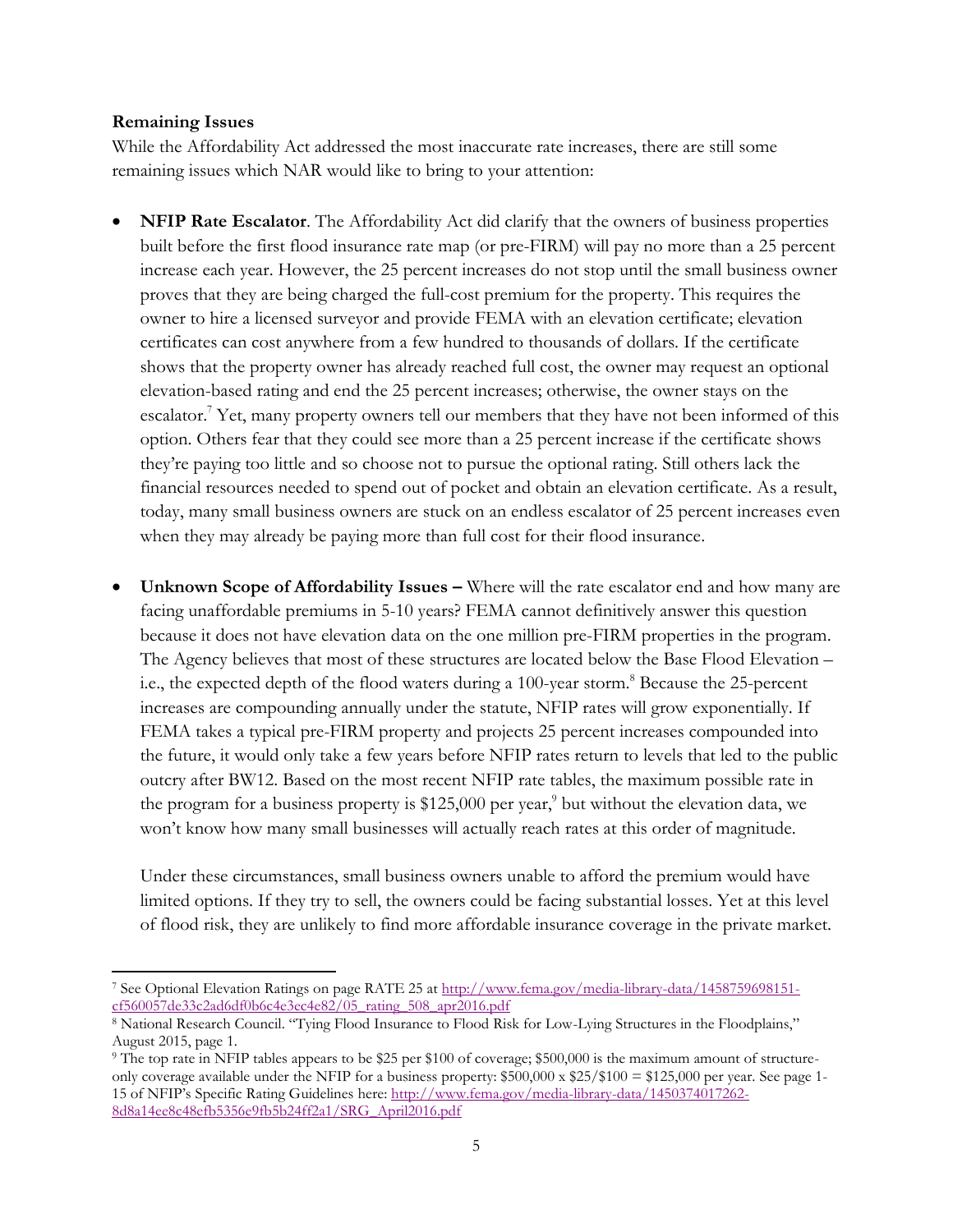Nor would they have access to the private financing that could help them to mitigate and bring down NFIP rates. FEMA's mitigation assistance programs can take years before owners might see a small grant if they're fortunate enough to live in a state and a community that will agree to apply on their behalf. The longer this situation is unaddressed, the more expensive the problem becomes.

Without the data to determine the actual number of property owners facing unaffordable rates in the future, it is not possible at this time to determine the magnitude of the problem or the scope of programs/funding needed to solve it. Based on current estimates, about one million properties have subsidized insurance rates. If, for instance, the data showed that just 1,000 of these properties couldn't afford the future premium, FEMA could probably address the problem today using existing resources. But, if there are closer to one million properties in need, that would require congressional action and outside the box thinking. It is also unclear what the definition of affordability is for purposes of program design. If the goal were, for example, to not disrupt business operations no matter the flood risk, the program design would necessarily differ from one that aims to compensate companies for losses in equity.

NAR recommends adding a section to the 2017 NFIP reauthorization bill that would define affordability, and streamline/target mitigation options to pre-FIRM property owners facing unaffordable flood insurance. Providing property owners at risk with the ability to help themselves is a win-win not only for the owners who becomes able to mitigate and keep rates affordable but also for taxpayers, who would spend less on future claims for mitigated properties. In the interim, FEMA requires additional direction and resources to collect the elevation data needed to develop the bill's mitigation and affordability section. NAR believes that using Light Detection and Ranging or LiDAR technology (like radar but with laser pulses from airplanes), which is at the core of North Carolina's superior flood mapping program would provide FEMA with the data it needs in order to assess the future affordability of NFIP rates.

 **Cross Subsidization in the NFIP –** NAR commissioned a study of NFIP insurance rates that was conducted by the Milliman Company in 2015**. <sup>10</sup>** The study looked at NFIP rates in five counties with relatively high flood risk from different regions of the country – Pinellas, FL; Harris, TX; Ocean, NJ; Merced, CA; and Hancock, OH -- and compared them with the way a private insurance company would price the risk. The study shows many property owners are overcharged potentially by thousands of dollars under NFIP. Essentially, the federal program has only one rate table to charge risk-based premiums rates across the U.S. It is based on the national average flood risk to a typical property in a flood zone. As a result, two property owners facing different risks can pay the same rate. While there are additional rate tables for pre-FIRM properties as well as low risk properties, those tables don't even include elevation as a risk factor; thus, some low risk properties actually pay more than high risk properties when accounting for

 $\overline{a}$ <sup>10</sup> For the full Milliman Report:<http://narfocus.com/billdatabase/clientfiles/172/22/2540.pdf>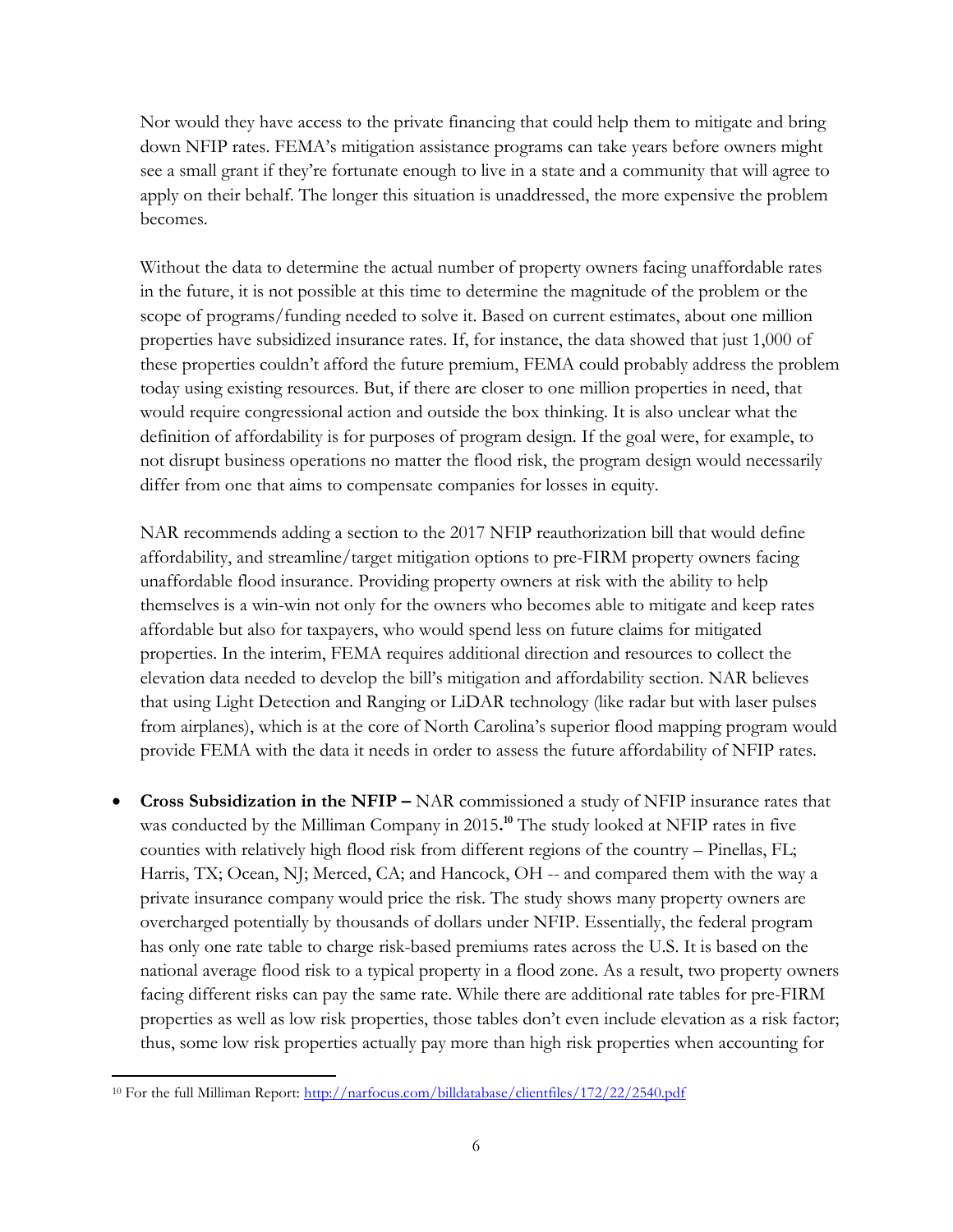elevation. Moving toward more granular data and property specific hazard assessments, along with creating additional rate tables, would help to increase fairness in NFIP's rating structure. This in turn would encourage greater voluntary participation and help improve the program's solvency.

 **"Guilty until Proven Innocent**.**"** FEMA attempts to develop reasonably accurate flood maps based on available information, time and resources. The Agency relies on local communities to participate in the map development process, spot inaccuracies and pay for the data and analysis necessary to support corrections. Most local communities don't have the expertise or budget to appeal once a draft map is proposed and so it is often up to the property owner to take action. NAR members do not believe it is fair for the federal government to place the time and financial burdens of proof on property owners to ensure accurate flood maps. NAR notes that the state of North Carolina has taken over the flood mapping duties in the state from FEMA and moved away from elevation certificates. Instead, its mapping program is based on newer technologies such as LiDAR. North Carolina is widely recognized to produce superior maps at a fraction of the cost when compared with FEMA's. NAR would like to work with Congress to replicate the NC-FEMA mapping partnership and improve the accuracy of the maps so fewer property owners will have to file expensive appeals.

#### **NAR Recommendations**

- **1) Long-term Reauthorization.** The National Flood Insurance Program will sunset on October 1, 2017 unless Congress renews the program's authority to provide flood insurance. NAR urges Congress to reauthorize the program on time and for a minimum period of 5 years. Shorter term extensions only exacerbate market uncertainty and disrupt property sales where flood insurance is required for a federally related mortgage.
- **2) Prospective Property Mitigation.** One million NFIP-insured properties are not yet paying fullcost rates. The more of these properties that are flood proofed, elevated, relocated or otherwise strengthened against the flood risk, the lower the NFIP rates will be and the less that taxpayers will be exposed to future NFIP borrowing. Fortunately, Congress already provides significant funding toward property mitigation programs. However, most of this funding is not accessible until *after* flooding occurs, i.e. when the cost of rebuilding increases, the dollars won't go as far, and the focus is on getting disaster victims back into their homes as quickly as possible. NAR encourages Congress to look government wide at all mitigation programs (including Community Block Grants, SBA Loans, etc.) to find ways to pool resources, target pre-FIRM properties and head off unaffordable NFIP premiums while there is still time and lower cost options available.
- **3) Encouraging Private Market Options.** REALTORS® believe that private flood insurance can complement a strong and vibrant NFIP. Because NFIP is overcharging many property owners (e.g., due to the 25 percent escalator and cross subsidization), more opportunities exist for the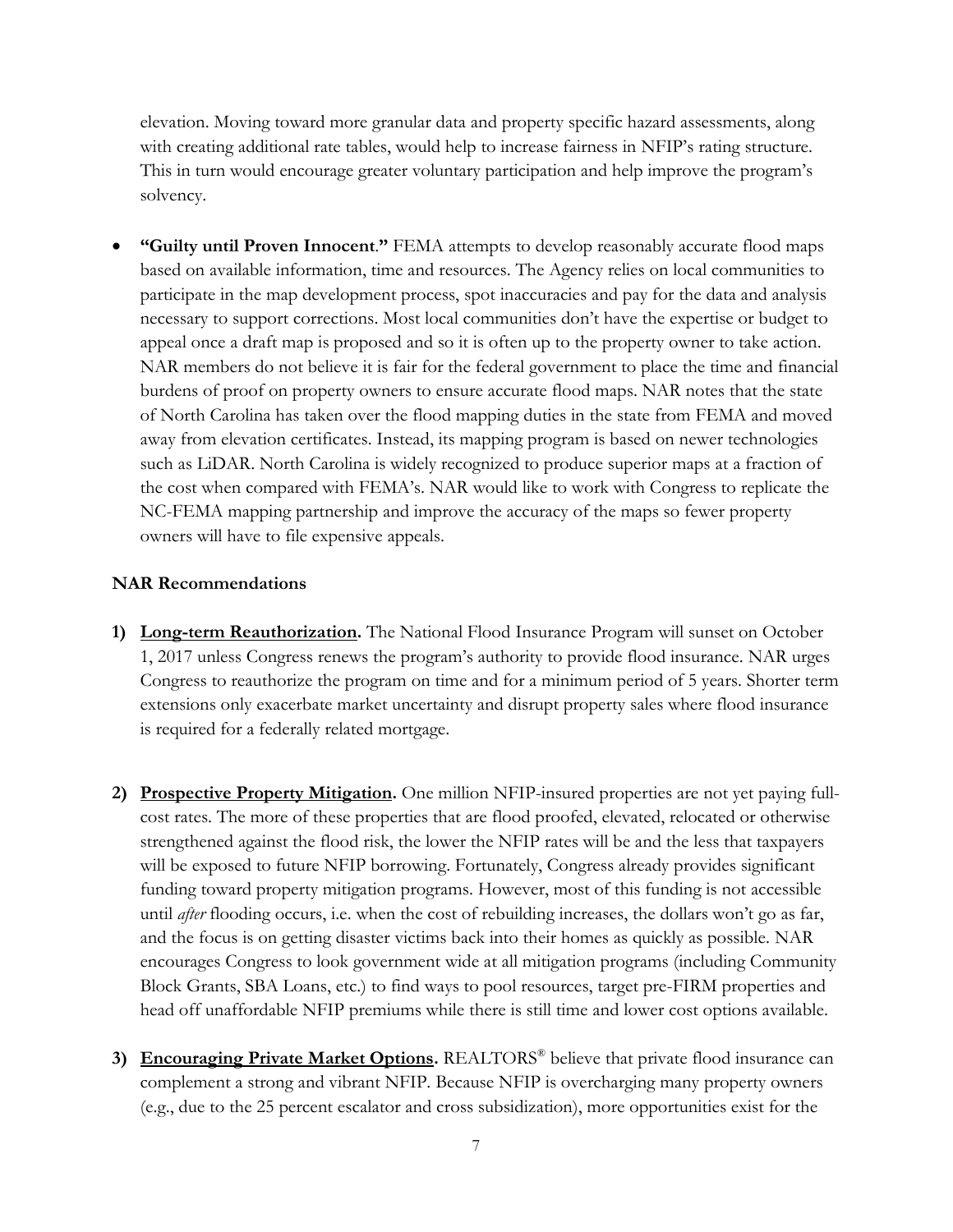private market to offer comparable coverage at lower cost. NAR supports the development of lower cost private market options. It is important, too, that consumers are allowed to move to and from the private market without the NFIP considering it a break in continuous coverage. Under the current system, such a break would trigger a rate increase should the owner return to the NFIP. The combination of private market options and a strong NFIP will ensure that flood insurance remains available in all markets at all times.

NAR urges the Senate to take up and pass H.R. 2901, the "Flood Insurance Market Parity and Modernization Act" at the first opportunity. H.R. 2901 would clarify that the federal mandatory purchase requirement may be satisfied with NFIP or private flood insurance that covers at least the amount of the mortgage loan and complies with state law. The bill has been developing over multiple congresses, been the subject of extensive hearings and amendments and earlier this year, passed the House of Representatives by an overwhelming, bipartisan vote of 419-0. The clock is ticking on the remainder of the  $114<sup>th</sup>$  Congress. This modest reform measure is a solid first step that offers immediate rate relief for some property owners while we work with Congress on broader legislation to reauthorize and strengthen the NFIP long-term.

**4) Improving Flood Mapping using LiDAR.** To accurately determine whether properties are located in special flood hazard areas where flood insurance is required for a federally-related mortgage, FEMA must survey the first floor of structures relative to the Base Flood Elevation. Today, the burden is on the property owner to buy the first floor survey which costs anywhere from a few hundred to thousands of dollars and prove the structure is out, or else buy flood insurance. The state of North Carolina, on the other hand, has taken over FEMA's flood maps for the state and moved away from survey-based mapping. Instead, North Carolina uses LiDAR from airplanes to pinpoint the first floor elevations statewide at a fraction of the cost (\$15-\$25 per property) of alternative methods. FEMA may spend part of its mapping budget on LiDAR but the budget is severely limited.

Based on the information NAR has gathered so far, using LiDAR to map the nation would take a modest investment by Congress (less than \$750 million total) to produce benefits that are 4-5 times the cost.<sup>11,12</sup> If cost becomes an issue, one approach that Congress could consider would be to target a handful of states with the most subsidized NFIP policies and expand the effort as the funds are available. NAR would like to work with the Committee and Congress to better estimate the costs of a North Carolina style program for mapping the entire country. Based on

 $\overline{a}$ 

<sup>&</sup>lt;sup>11</sup> According to MAPPS, the national association of private sector geospatial firms, based on the following assumptions:

A 2012 Dewberry study showed 14.5 million structures within the 100-year floodplain.

A 2009 AECOM study showed an additional 6.8 million structures in the 500-year floodplain for a total of 21.3 million structures.

A cost of approximately \$25 per structure for building footprints and first floor elevations; and

A contingency factor for unknowns and management.

<sup>&</sup>lt;sup>12</sup> For a cost benefit analysis of national LiDAR options[: http://www.dewberry.com/services/geospatial/national](http://www.dewberry.com/services/geospatial/national-enhanced-elevation-assessment)[enhanced-elevation-assessment](http://www.dewberry.com/services/geospatial/national-enhanced-elevation-assessment)